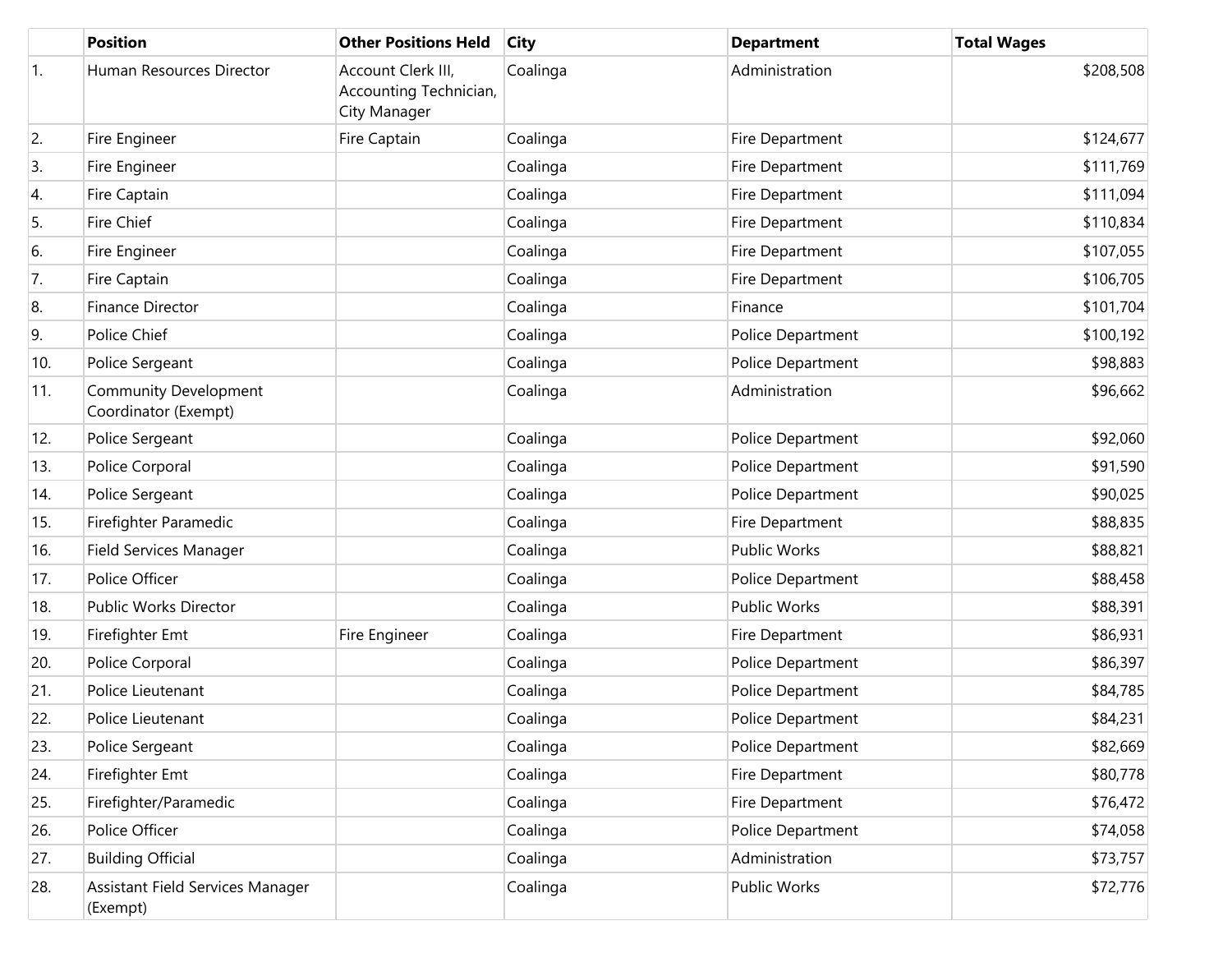| 29. | Assistant Field Services Manager<br>(Exempt)                          |                                                                               | Coalinga | <b>Public Works</b> | \$72,776 |
|-----|-----------------------------------------------------------------------|-------------------------------------------------------------------------------|----------|---------------------|----------|
| 30. | Water Operator III                                                    |                                                                               | Coalinga | <b>Utilities</b>    | \$71,772 |
| 31. | Corporal                                                              | Police Officer                                                                | Coalinga | Police Department   | \$70,094 |
| 32. | <b>Water Operator Apprentice</b>                                      |                                                                               | Coalinga | <b>Utilities</b>    | \$68,133 |
| 33. | Firefighter/Paramedic                                                 |                                                                               | Coalinga | Fire Department     | \$67,984 |
| 34. | Firefighter/Paramedic                                                 |                                                                               | Coalinga | Fire Department     | \$67,904 |
| 35. | <b>Assistant To The City</b><br>Manager/Deputy City Clerk<br>(Exempt) |                                                                               | Coalinga | Administration      | \$66,980 |
| 36. | <b>Account Clerk I</b>                                                | Custodian,<br>Maintenance Worker I,<br>Economic<br>Development<br>Coordinator | Coalinga | Finance             | \$66,510 |
| 37. | Police Officer                                                        |                                                                               | Coalinga | Police Department   | \$65,913 |
| 38. | Firefighter/Paramedic                                                 |                                                                               | Coalinga | Fire Department     | \$62,855 |
| 39. | School Resource Officer                                               |                                                                               | Coalinga | Police Department   | \$62,036 |
| 40. | Firefighter/Paramedic                                                 |                                                                               | Coalinga | Fire Department     | \$60,977 |
| 41. | Police Officer                                                        |                                                                               | Coalinga | Police Department   | \$60,796 |
| 42. | Police Officer                                                        |                                                                               | Coalinga | Police Department   | \$60,323 |
| 43. | Police Officer                                                        |                                                                               | Coalinga | Police Department   | \$58,743 |
| 44. | Finance Services Supervisor                                           |                                                                               | Coalinga | Finance             | \$58,542 |
| 45. | Maintenance Worker III                                                |                                                                               | Coalinga | <b>Public Works</b> | \$58,380 |
| 46. | Maintenance Worker III                                                |                                                                               | Coalinga | Public Works        | \$58,146 |
| 47. | Water Operator Grade III / Wwt<br>Operator III                        | Water Operator I,<br>Water Operator II                                        | Coalinga | <b>Utilities</b>    | \$58,123 |
| 48. | Administrative Analyst, Senior<br>(Exempt)                            |                                                                               | Coalinga | Administration      | \$57,367 |
| 49. | Firefighter/Emt                                                       |                                                                               | Coalinga | Fire Department     | \$54,279 |
| 50. | Public Safety Dispatch Clerk                                          |                                                                               | Coalinga | Police Department   | \$54,137 |
| 51. | Firefighter Pt                                                        | Firefighter/Paramedic                                                         | Coalinga | Fire Department     | \$53,810 |
| 52. | Maintenance Worker I                                                  |                                                                               | Coalinga | Public Works        | \$52,013 |
| 53. | Firefighter/Paramedic                                                 |                                                                               | Coalinga | Fire Department     | \$51,024 |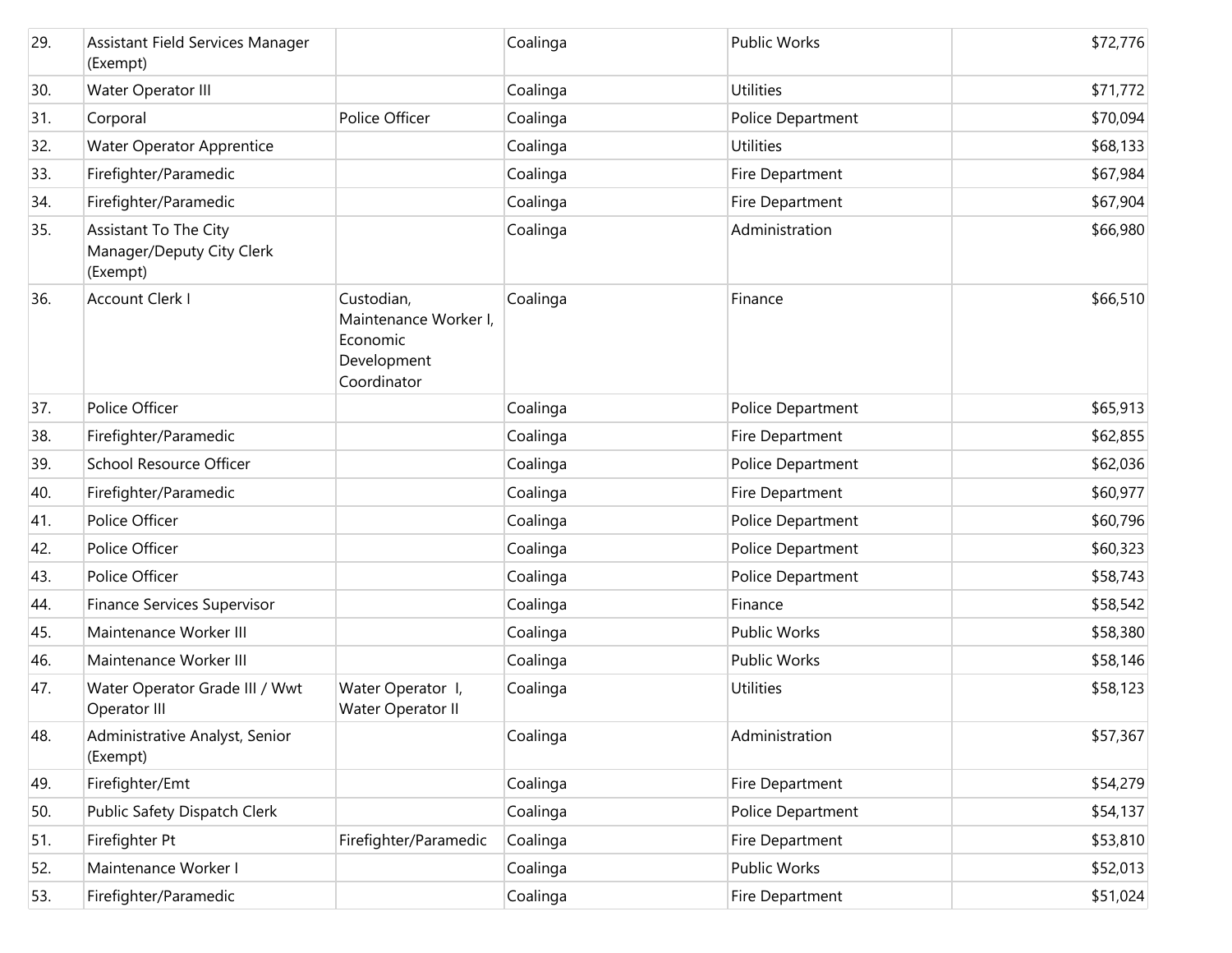| 54. | Water Operator I                                  |                                     | Coalinga | <b>Utilities</b>    | \$50,964 |
|-----|---------------------------------------------------|-------------------------------------|----------|---------------------|----------|
| 55. | Water Operator I                                  | Water Operator<br>Apprentice        | Coalinga | <b>Utilities</b>    | \$50,206 |
| 56. | Bus Driver (Lead)                                 |                                     | Coalinga | Transit             | \$50,034 |
| 57. | <b>Equipment Mechanic</b>                         |                                     | Coalinga | <b>Public Works</b> | \$48,872 |
| 58. | Firefighter Paramedic                             |                                     | Coalinga | Fire Department     | \$48,353 |
| 59. | Chief Of Police Secretary (Non-<br>Exempt)        |                                     | Coalinga | Police Department   | \$47,575 |
| 60. | Police Officer                                    |                                     | Coalinga | Police Department   | \$47,535 |
| 61. | Maintenance Worker III                            |                                     | Coalinga | <b>Public Works</b> | \$47,216 |
| 62. | Public Safety Dispatch Clerk                      |                                     | Coalinga | Police Department   | \$47,108 |
| 63. | Human Resources Analyst                           |                                     | Coalinga | Administration      | \$44,717 |
| 64. | Public Safety Dispatch Clerk                      |                                     | Coalinga | Police Department   | \$44,700 |
| 65. | <b>Bus Driver</b>                                 |                                     | Coalinga | Transit             | \$44,288 |
| 66. | Maintenance Worker I                              |                                     | Coalinga | <b>Public Works</b> | \$41,894 |
| 67. | Maintenance Worker I                              |                                     | Coalinga | <b>Public Works</b> | \$41,477 |
| 68. | Police Sergeant                                   |                                     | Coalinga | Police Department   | \$41,410 |
| 69. | Firefighter Pt                                    | Firefighter/Paramedic               | Coalinga | Fire Department     | \$40,646 |
| 70. | Police Records Clerk                              |                                     | Coalinga | Police Department   | \$40,358 |
| 71. | Maintenance Worker I (Street<br>Sweeper Operator) |                                     | Coalinga | <b>Public Works</b> | \$39,827 |
| 72. | Police Officer                                    |                                     | Coalinga | Police Department   | \$39,329 |
| 73. | Public Safety Dispatch Clerk                      |                                     | Coalinga | Police Department   | \$38,420 |
| 74. | Human Resources Generalist                        |                                     | Coalinga | Administration      | \$37,725 |
| 75. | <b>Equipment Mechanic</b>                         |                                     | Coalinga | <b>Public Works</b> | \$37,060 |
| 76. | Maintenance Worker I                              | <b>Water Operator</b><br>Apprentice | Coalinga | <b>Public Works</b> | \$36,284 |
| 77. | Maintenance Worker I                              |                                     | Coalinga | <b>Public Works</b> | \$35,800 |
| 78. | Records Clerk                                     |                                     | Coalinga | Police Department   | \$34,446 |
| 79. | Water Operator Apprentice                         | <b>Water Apprentice</b><br>Intern   | Coalinga | <b>Utilities</b>    | \$33,873 |
| 80. | Secretary                                         |                                     | Coalinga | Public Works        | \$33,855 |
| 81. | Account Clerk I                                   | Account Clerk II                    | Coalinga | Finance             | \$33,814 |